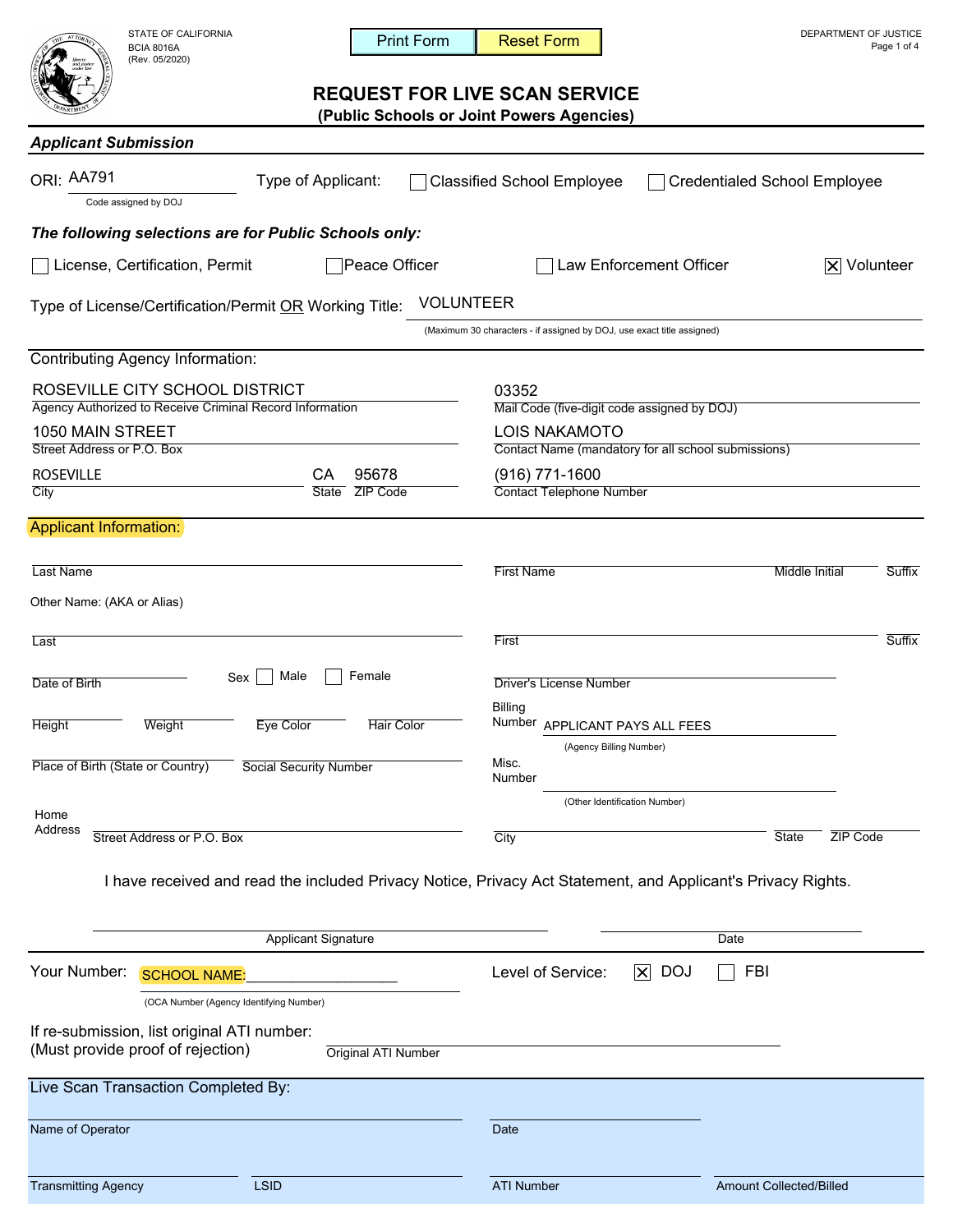

#### **REQUEST FOR LIVE SCAN SERVICE (Public Schools or Joint Powers Agencies)**

### **Privacy Notice**

As Required by Civil Code § 1798.17

**Collection and Use of Personal Information.** The California Justice Information Services (CJIS) Division in the Department of Justice (DOJ) collects the information requested on this form as authorized by Business and Professions Code sections 4600-4621, 7574-7574.16, 26050-26059, 11340-11346, and 22440-22449; Penal Code sections 11100-11112, and 11077.1; Health and Safety Code sections 1522, 1416.20-1416.50, 1569.10-1569.24, 1596.80-1596.879, 1725-1742, and 18050-18055; Family Code sections 8700-87200, 8800-8823, and 8900-8925; Financial Code sections 1300-1301, 22100-22112, 17200-17215, and 28122-28124; Education Code sections 44330-44355; Welfare and Institutions Code sections 9710-9719.5, 14043-14045, 4684-4689.8, and 16500-16523.1; and other various state statutes and regulations. The CJIS Division uses this information to process requests of authorized entities that want to obtain information as to the existence and content of a record of state or federal convictions to help determine suitability for employment, or volunteer work with children, elderly, or disabled; or for adoption or purposes of a license, certification, or permit. In addition, any personal information collected by state agencies is subject to the limitations in the Information Practices Act and state policy. The DOJ's general privacy policy is available at **http://oag.ca.gov/privacy-policy**.

**Providing Personal Information.** All the personal information requested in the form must be provided. Failure to provide all the necessary information will result in delays and/or the rejection of your request.

**Access to Your Information.** You may review the records maintained by the CJIS Division in the DOJ that contain your personal information, as permitted by the Information Practices Act. See below for contact information.

**Possible Disclosure of Personal Information.** In order to process applications pertaining to Live Scan service to help determine the suitability of a person applying for a license, employment, or a volunteer position working with children, the elderly, or the disabled, we may need to share the information you give us with authorized applicant agencies.

The information you provide may also be disclosed in the following circumstances:

- With other persons or agencies where necessary to perform their legal duties, and their use of your information is compatible and complies with state law, such as for investigations or for licensing, certification, or regulatory purposes.
- To another government agency as required by state or federal law.

**Contact Information.** For questions about this notice or access to your records, you may contact the Associate Governmental Program Analyst at the DOJ's Keeper of Records at (916) 210-3310, by email at **keeperofrecords@doj.ca.gov,** or by mail at:

> Department of Justice Bureau of Criminal Information & Analysis Keeper of Records P.O. Box 903417 Sacramento, CA 94203-4170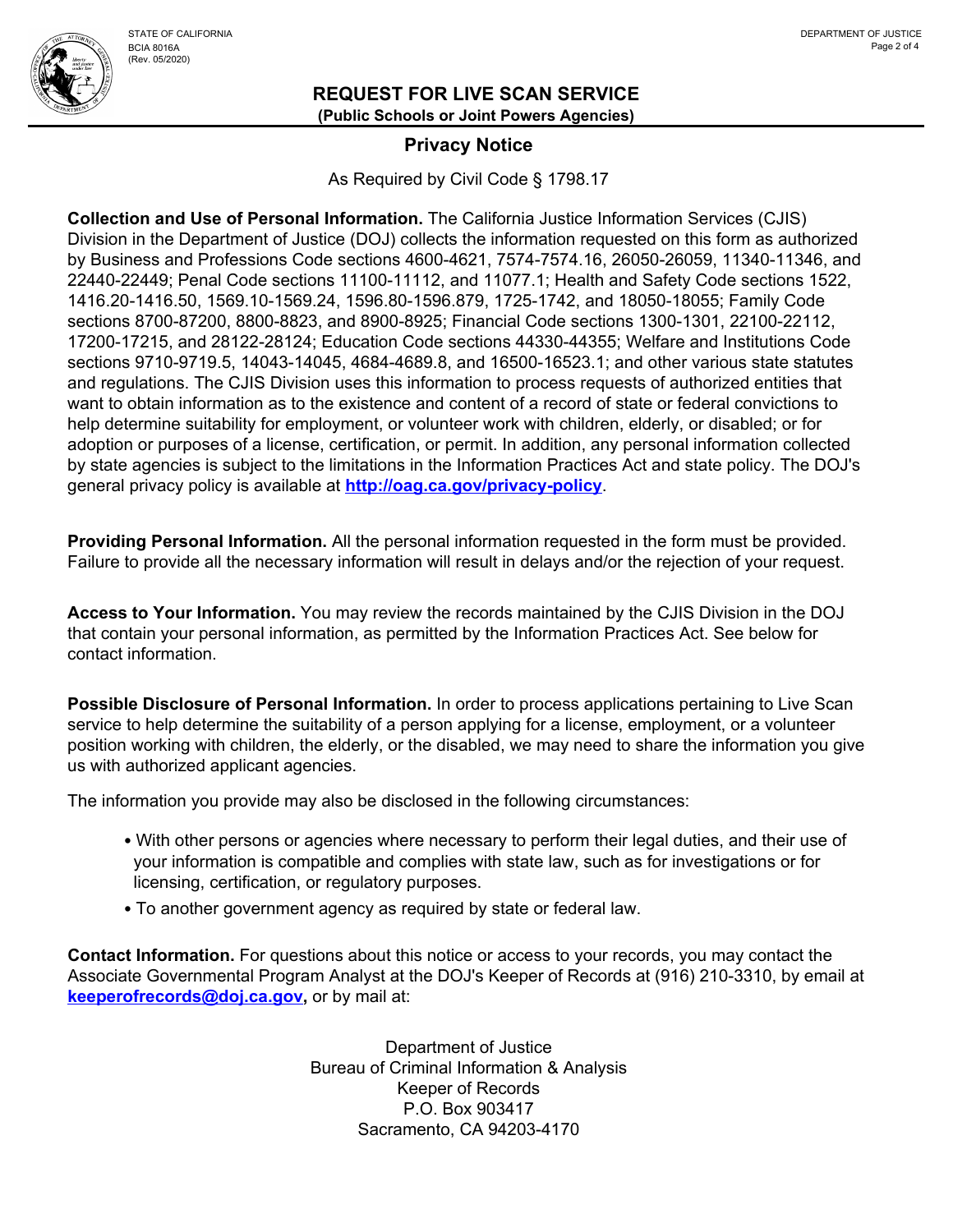

#### **Privacy Act Statement**

**Authority**. The FBI's acquisition, preservation, and exchange of fingerprints and associated information is generally authorized under 28 U.S.C. 534. Depending on the nature of your application, supplemental authorities include Federal statutes, State statutes pursuant to Pub. L. 92-544, Presidential Executive Orders, and federal regulations. Providing your fingerprints and associated information is voluntary; however, failure to do so may affect completion or approval of your application.

**Principal Purpose**. Certain determinations, such as employment, licensing, and security clearances, may be predicated on fingerprint-based background checks. Your fingerprints and associated information/biometrics may be provided to the employing, investigating, or otherwise responsible agency, and/or the FBI for the purpose of comparing your fingerprints to other fingerprints in the FBI's Next Generation Identification (NGI) system or its successor systems (including civil, criminal, and latent fingerprint repositories) or other available records of the employing, investigating, or otherwise responsible agency. The FBI may retain your fingerprints and associated information/biometrics in NGI after the completion of this application and, while retained, your fingerprints may continue to be compared against other fingerprints submitted to or retained by NGI.

**Routine Uses.** During the processing of this application and for as long thereafter as your fingerprints and associated information/biometrics are retained in NGI, your information may be disclosed pursuant to your consent, and may be disclosed without your consent as permitted by the Privacy Act of 1974 and all applicable Routine Uses as may be published at any time in the Federal Register, including the Routine Uses for the NGI system and the FBI's Blanket Routine Uses. Routine uses include, but are not limited to, disclosures to: employing, governmental, or authorized nongovernmental agencies responsible for employment, contracting, licensing, security clearances, and other suitability determinations; local, state, tribal, or federal law enforcement agencies; criminal justice agencies; and agencies responsible for national security or public safety.